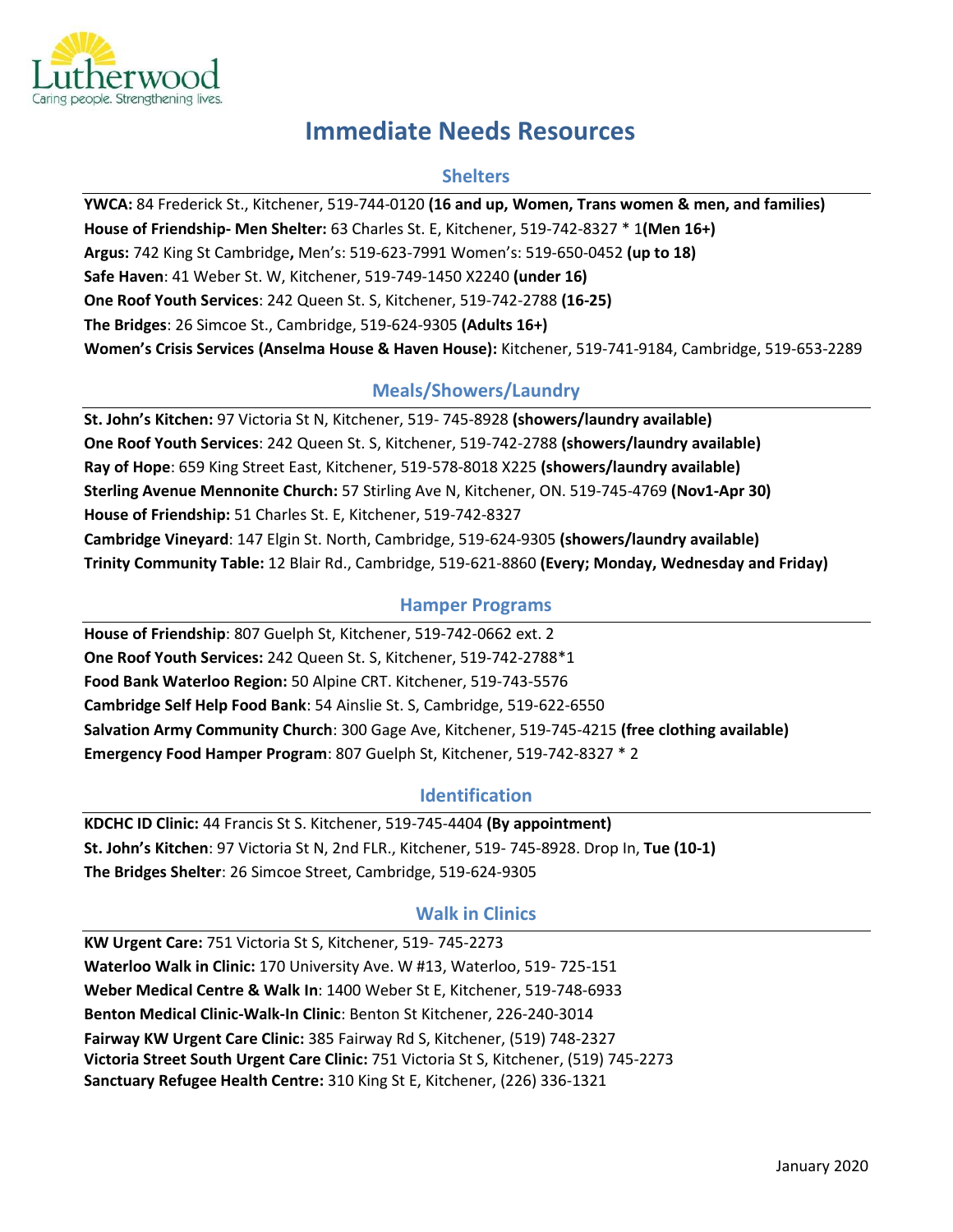# **Community Resources**

#### **EMERGENCY SERVICES**

| Police, Fire, Ambulance 911 |  |
|-----------------------------|--|
|                             |  |
|                             |  |

#### **DISTRESS NUMBERS**

| Support Services Network for Male Survivors in Ontario  1-866-887-0015 (Referral) |  |
|-----------------------------------------------------------------------------------|--|
|                                                                                   |  |
|                                                                                   |  |

#### **GENERAL HEALTH**

| Grand River Hospital- Rehabilitation Center (519) 742-3611              |  |
|-------------------------------------------------------------------------|--|
|                                                                         |  |
|                                                                         |  |
|                                                                         |  |
| Region of Waterloo Public Health & Emergency service  (519) 575-4400    |  |
| Kitchener Downtown Community Health Centre (KDCHC)  (519) 745-4404      |  |
|                                                                         |  |
|                                                                         |  |
|                                                                         |  |
| ACCKWA (Support for people living with HIV, STD's, Hep C)(519) 570-3687 |  |
|                                                                         |  |
|                                                                         |  |

#### **HOUSING SERVICES**

| Lutherwood Housing Services (41 Weber St. W, Kitchener) (519) 749-2450 |  |
|------------------------------------------------------------------------|--|
|                                                                        |  |
|                                                                        |  |
|                                                                        |  |
|                                                                        |  |

#### **LEGAL SERVICES**

| Legal Services - Legal Aid (450 Frederick St, Kitchener)  (519) 743-0254 |  |
|--------------------------------------------------------------------------|--|
|                                                                          |  |
|                                                                          |  |
| Employment Standards Information Centre  1-800-531-5551                  |  |
|                                                                          |  |